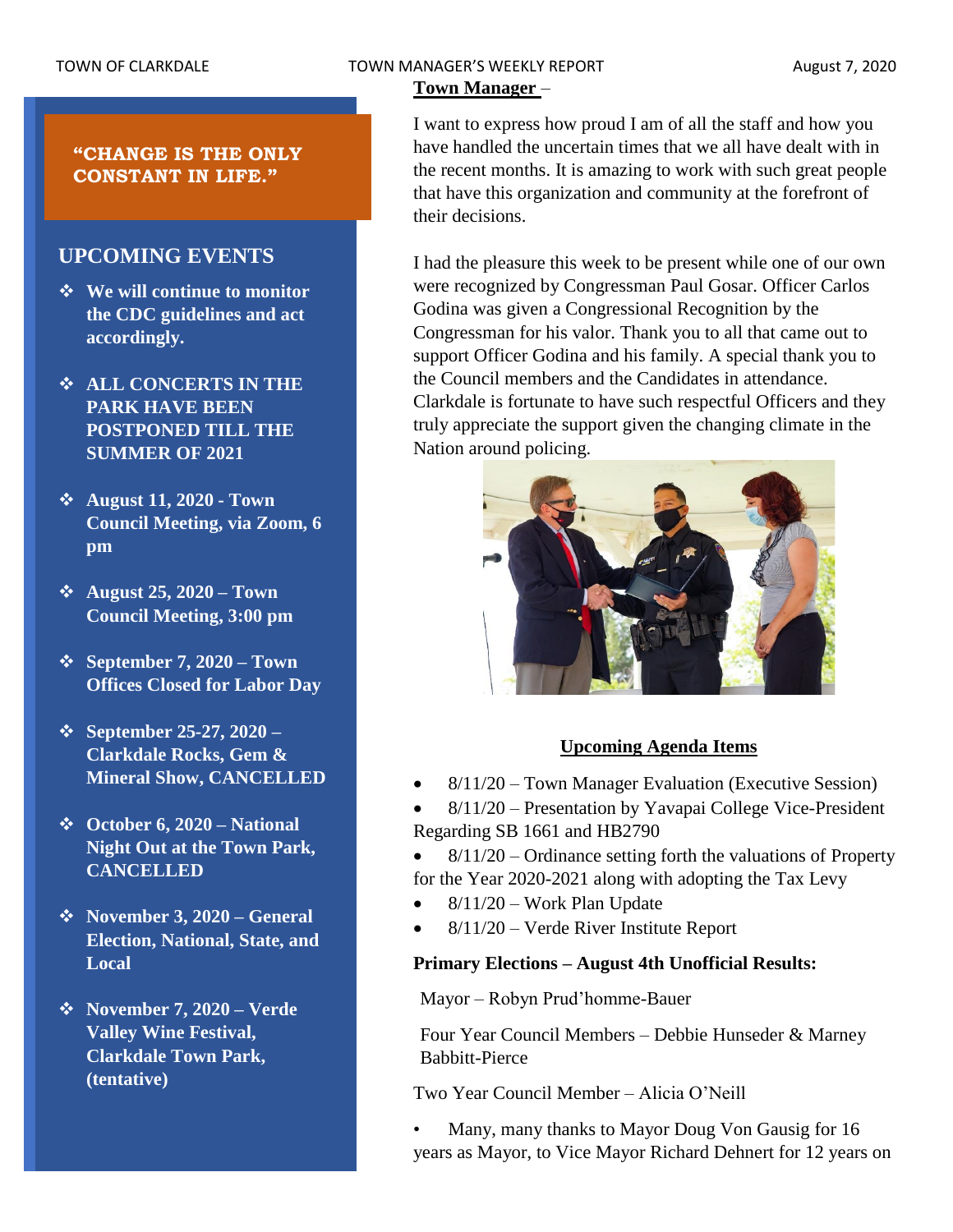the Council, and to Council Member Scott Buckley for 6 years on the Council. Your devoted service to Clarkdale has been a pleasure and honor for the Town of Clarkdale staff.

# Yavapai County COVID-19 Update 8/7/2020 10:30:00 AM

| Confirmed Cases: 1968 Deaths: 67 Recoveries: 662                                                                                                                                                                                                                                                                                                                                                                                                                                                                                                                                                                                                                                                                                        | <b>Yavapai County</b> | Arizona<br><b>Deaths: 4081</b><br>Cases:<br>185053                                                                                                                                                                                                                                                                                  |                                                                                                                                                                                                                                                                                                                                                                                                                         |
|-----------------------------------------------------------------------------------------------------------------------------------------------------------------------------------------------------------------------------------------------------------------------------------------------------------------------------------------------------------------------------------------------------------------------------------------------------------------------------------------------------------------------------------------------------------------------------------------------------------------------------------------------------------------------------------------------------------------------------------------|-----------------------|-------------------------------------------------------------------------------------------------------------------------------------------------------------------------------------------------------------------------------------------------------------------------------------------------------------------------------------|-------------------------------------------------------------------------------------------------------------------------------------------------------------------------------------------------------------------------------------------------------------------------------------------------------------------------------------------------------------------------------------------------------------------------|
| <b>Yavapai Case Locations</b><br>Count<br><b>Ash Fork</b><br>9<br>n/c<br>12<br>n/c<br><b>Bagdad</b><br><b>Black Canyon City 25</b><br>$+3$<br>Camp Verde<br>129<br>n/c<br>Chino Valley*<br>94<br>$+1$<br>Clarkdale<br>n/c<br>60<br>11<br>n/c<br>Congress<br>Cornville<br>n/c<br>28<br>241<br>Cottonwood<br>$+3$<br>$+2$<br>Dewey-Humboldt* 92<br>n/c<br>Mayer*<br>43<br>Paulden<br>54<br>$+2$<br>429<br>$+4$<br>Prescott*<br>Prescott Valley**<br>$-10$<br>411<br><b>Rimrock</b><br>42<br>n/c<br>Sedona<br>120<br>$+1$<br>Yarnell<br>n/c<br>6<br><b>Other Quad-Cities 17</b><br>$+1$<br><b>Other Verde Valley 1</b><br>n/c<br><b>Unknown</b><br>21<br>123<br>*Mingus Mtn<br>Academy<br>**cases from<br>Maricopa were<br>deleted from PV | Change                | <b>Yavapai Tests</b><br><b>Total Tested</b><br>30980<br>Negative<br>29012<br>93.6%<br>Positive<br>1968<br><b>New Tests Reported</b><br>246<br><b>New Positive Cases</b><br>30<br>Positivity Rate (PCR)*<br>5.5%<br>Positivity Rate (Antibody)<br>2.5%                                                                               | Yavapai Case Details<br>Count<br>Age<br>Change<br>0 to 12<br>84<br>n/c<br>13 to 17<br>157<br>$+4$<br>228<br>$+2$<br>18 to 24<br>277<br>$+2$<br>25 to 34<br>213<br>$+1$<br>35 to 44<br>220<br>45 to 54<br>$-1$<br>304<br>55 to 64<br>$+3$<br>$-2$<br>65 to 74<br>257<br>75 to 84<br>130<br>$-1$<br>$85 +$<br>93<br>n/c<br>Unknown 5<br>Male<br>831<br>42%<br>58%<br>Female<br>1137                                       |
|                                                                                                                                                                                                                                                                                                                                                                                                                                                                                                                                                                                                                                                                                                                                         |                       | Yavapai Hospitalizations<br>YRMC15<br>0 PUI (West Campus)<br>0 PUI (East Campus)<br>4<br>VVMC6<br>1 PUI<br>0 PUI<br><b>VA</b><br>1<br>* A PUI is an in-patient who has been<br>admitted for care that has been tested for<br>COVID-19 with results still pending.<br>* These numbers are only COVID-19 related<br>hospitalizations. | <b>Yavapai Mortality</b><br>Case fatality rate<br>3.5%<br><b>Females</b><br>23<br>35%<br><b>Males</b><br>65%<br>44<br>Cottonwood<br>18%<br>$12 \overline{ }$<br>30<br>45%<br>Prescott<br><b>Other Quad Cities 15</b><br>21%<br>15%<br><b>Other Verde</b><br>10<br>4%<br>$0$ to 54<br>$\overline{2}$<br>55 to 64<br>12%<br>$\overline{9}$<br>21%<br>65 to 74<br>14<br>30%<br>75 to 84<br>20<br>85 and older<br>22<br>34% |

[Testing Sites in Yavapai County](https://www.yavapai.us/Portals/39/COVID-19/TestingSitesinYavapaiCounty.pdf)

[Emergency Operations Center Personal Protection Equipment \(PPE\) Donations](http://www.yavapai.us/Portals/39/PPE%20Donations.pdf)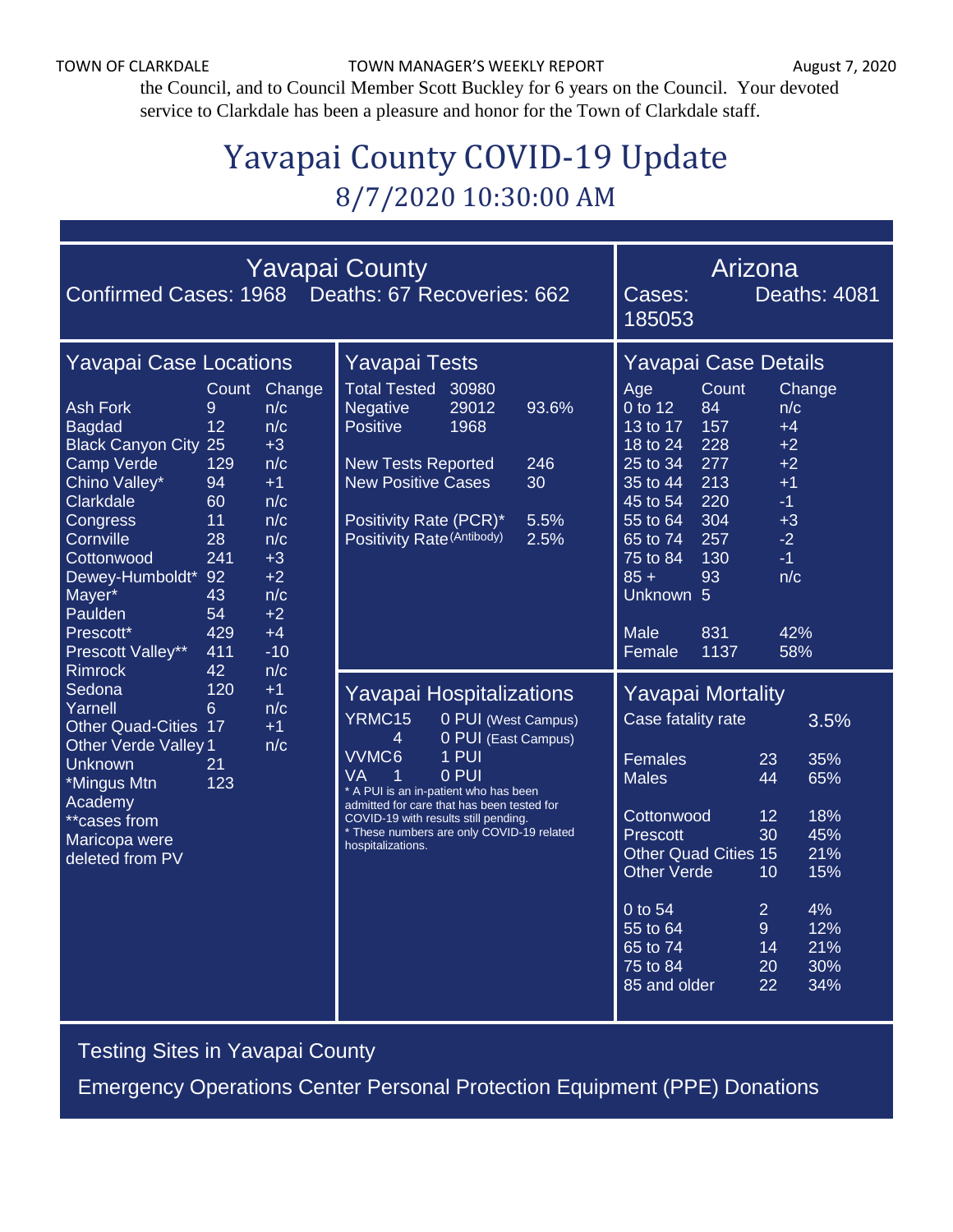*PARKS & RECREATION DEPARTMENT UPDATES*

Parks and Recreation Event, Program and Activity Reports –

- Volunteer Felicia Coates, Community Development, continues to work with Mickey Rogers from Arizona State Parks and Trails division to gather all information necessary for a successful application to ASPT for the Mescal Spur Wash trail extension.
- Staff met with Marsha Foutz this week to walk the Big Springs Trail. This trail has been maintained by Marsha and the Friends of the Verde River since its inception and has received some drainage improvements from the Town over the past few years to prevent trail washout. The review of the trail with Marsha helped us identify a need for some invasive species removal and trail head signage.

#### Volunteer Coordination –

• Staff has worked hard to find a way to utilize volunteers and keep some of our great town attributes maintained. A new "I My Clarkdale Parks and Trails" volunteer program is in development. This new concept will elevate the volunteerism for park and trail clean-up and maintenance. This will be a great asset with the all the trails we have to offer and the beautiful park amenities we are working on. Selna/Monigin Park will be the first location for this volunteer group in September. There will be more details in the near future on how you can contribute. See you at the parks!

Special Event –

• The Clarkdale Jerome Lions Club has decided to cancel their special event to sell tickets to their "Kayak the Colorado" fundraiser at Lower TAPCO RAP.

Parks and Recreation Commission -

• The Commission will meet on August 12, 2020 via Zoom to discuss the General Plan Work Session and Halloween 2020.

Social Media –

Social Media Posts: 7/30 Trails volunteer program recruitment post 8/4 Census 8/5 Historic Preservation Commission post 8/5 'Think Before You Flush' sewer disposal post 8/6 'Yavapai County Fire Ban Lifted' post (shared from Yavapai County)

Engagement:231 New Followers:

> *COMMUNITY DEVELOPMENT DEPARTMENT UPDATES*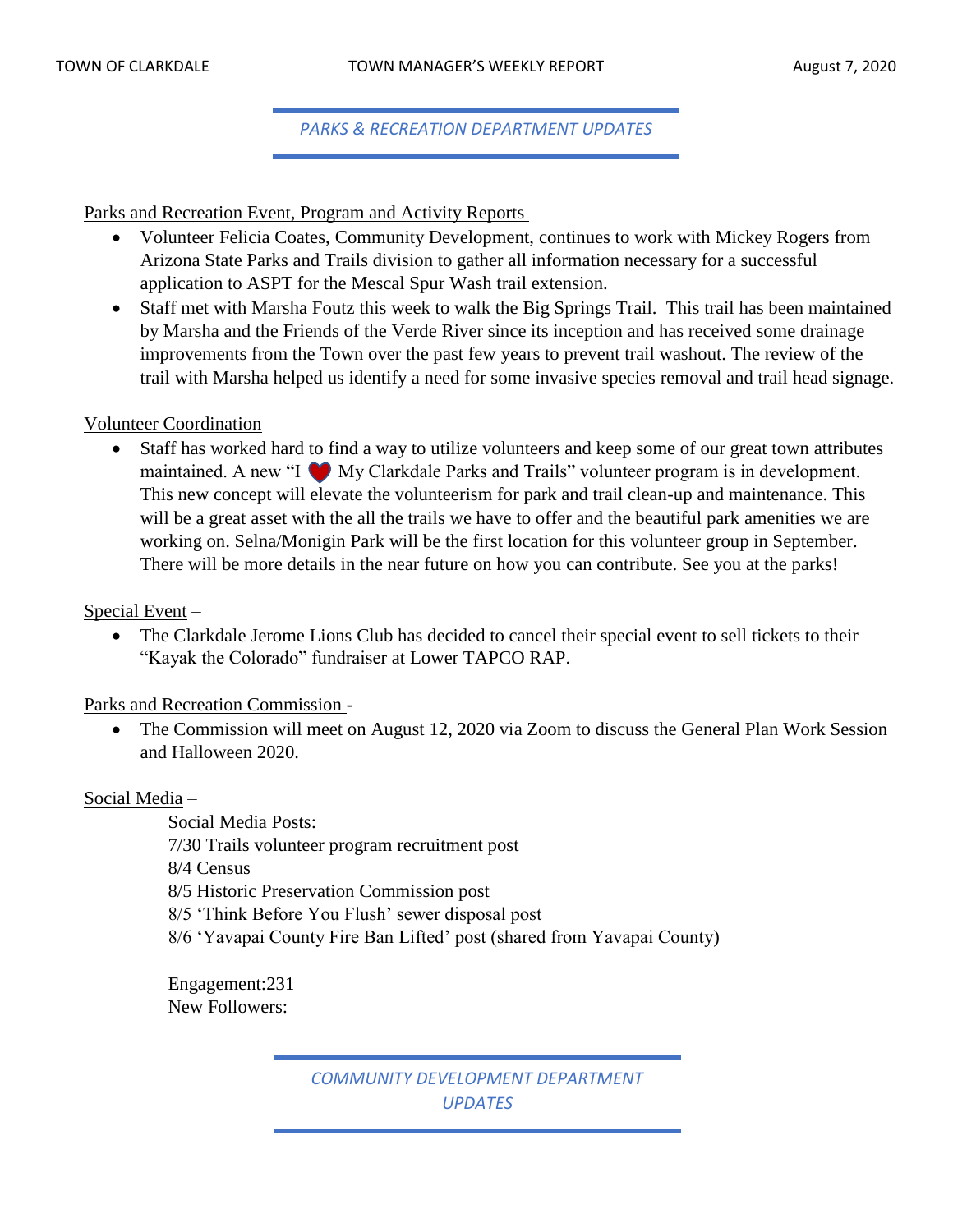- Design Review Board Chateau Tumbleweed were to meet with the Design Review Board on August 3<sup>rd</sup> regarding improvement to their shade structure. The applicant pulled their application a few hours before the meeting stating they will come back in October.
- Historic Preservation Committee (HPC) Interviews have been conducted to fill this new Committee.
- Trails Mike and Felicia continue working with Cottonwood and various trail organizations gathering quotes and identifying "low-hanging fruit".
- General Plan Commission The next meeting will be August 18, 2020 to discuss the Circulation section of the General Plan.
- Code Enforcement No complaints were received this week.
- The developer for the Tiny Homes project near Mingus Shadows conducted their neighborhood meeting on August 3, 2020. This informational meeting was less then productive due to several residents talking over presenters and refusing to listen to the presentation. I am extremely pleased at how staff and the developer handled this uneasy situation.

| <b>ITEM</b>              | <b>DETAILS</b>                                    | <b>FEE</b>  |
|--------------------------|---------------------------------------------------|-------------|
|                          | 01182 - FREEDOM FOREVER ARIZONA, LLC              | \$30.00     |
|                          | 00921 - JIM MIDKIFF POOLS                         | \$30.00     |
|                          | 00962 - D-BEST PLUMBING INC.                      | \$30.00     |
|                          | 00225 - MULCAIRE & SON CONTRACTING                | \$30.00     |
|                          | 01085 - STORYBOOK SCHOOLHOUSE                     | \$30.00     |
| <b>BUSINESS LICENSES</b> | 00877 - PM&M ELECTRIC, INC.                       | \$30.00     |
|                          | 00544 - DELTA MECHANICAL INC                      | \$30.00     |
|                          | 01147 - NOAH'S ARK ROOFING & SHEET                | \$30.00     |
|                          | 00655 - FANN ENVIRONMENTAL LLC                    | \$30.00     |
|                          | 00955 - DREAMSTYLE REMODELING, INC                | \$30.00     |
|                          | 01002 - PACHECO ROOFING                           | \$30.00     |
|                          | 092731 - ELECTRIC / 501 LINCOLN DR                | \$30.00     |
|                          | 092732 - SOLAR / 821 CALLE ROSAS                  | \$50.00     |
|                          | 092728 - ACCESSORY / 520 TODD CIR                 | \$44.40     |
|                          | 092727 - ACCESSORY / 1961 PEREGRINE LN            | \$75.00     |
|                          | 092714 - NEW CONSTRUCTION / 278 LAUGHING HILL DR  | \$2,612.00  |
| <b>BUILDING PERMITS</b>  | 092715 - NEW CONSTRUCTION / 455 CLEOPATRA HILL RD | \$2,427.20  |
|                          | 092716 - NEW CONSTRUCTION / 268 WHISTLE STOP RD   | \$2,318.00  |
|                          | 092722 - NEW CONSTRUCTION / 267 SIEBER CT         | \$2,721.20  |
|                          | 092705 - REVISED PERMIT / 282 LAUGHING HILL DR    | \$334.80    |
|                          | 092672 - REVISED PERMIT / 2191 OLD JEROME HWY     | \$150.00    |
|                          | 092734 - REROOF / 2200 CALEB CT                   | \$50.00     |
|                          |                                                   | \$11,142.60 |

#### **Weekly Cash Report**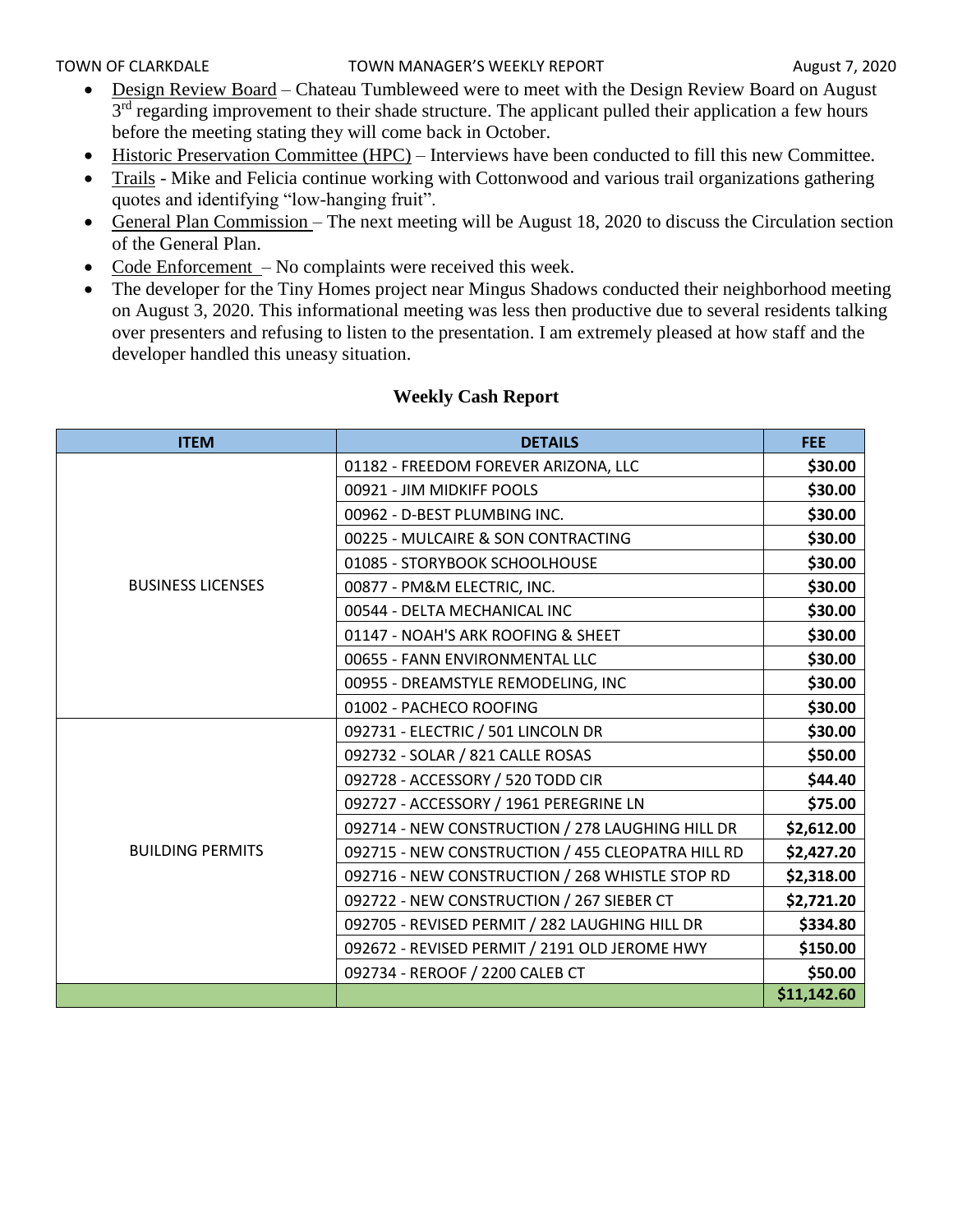#### *POLICE DEPARTMENT UPDATES*

#### **Major incidents reported to the department for the week of 7/29 through 8/4/20:**

- 8/1/20 Officer Guth handled a disorderly fist fight between two men in Upper Clarkdale. Neither wanted to press charges. Officer Deming assisted.
- 8/2/20 Lead Officer Brundridge responded to the Clarkdale reservation for an intoxicated individual breaking window with his hands. After a short foot pursuit, Lead Officer Brundridge and a Jerome officer caught the subject and held him until Yavapai Apache PD and EMS arrived.
- 8/3/20 Lead Officer Brundridge, Sgt. Candelaria, and Chief Taylor responded to a physical domestic violence situation in Upper Clarkdale. There were two young children present when the assault occurred. The male suspect was arrested and booked into jail on assault and disorderly conduct per domestic violence.

| <b>Total Calls</b>                           | 33 |
|----------------------------------------------|----|
| <b>Calls Criminal in Nature</b>              | 5  |
| <b>Traffic Stops</b>                         | 4  |
| Citations                                    |    |
| Warnings                                     | 3  |
| $Citations - non-traffic$                    | 3  |
| <b>Requests for Citizen Assistance</b>       | 2  |
| <b>Animal Problems</b>                       | 3  |
| Requests by Other Agencies<br>for Assistance | 5  |
| Responses to Calls at the RAPs               | 3  |
| Domestic Violence Calls                      | 3  |

- 8/4/20 Lead Officer Brundridge and Sgt. Candelaria arrested a man in the Black Hills area for threats per domestic violence toward his partner. There were three children in the residence.
- 8/4/20 Officer Lohman and Lead Officer Brundridge handled another verbal dispute between two roommates at an apartment complex. The parties were separated and no one was charged.
- 8/4/20 Officer Lohman spotted a damaged guardrail at the corner of Broadway and Centerville Road. He stopped to check closer and found a truck in the ravine. The driver had fled but was located at her home in Centerville by Sgt. Candelaria and cited and released for DUI.

#### Calls at the RAPS

- 7/30/20 Ambassador Jim Brunot reported a parking problem at Tuzigoot RAP. Officer Godina contacted the owner of the truck and it was moved.7/25/20 - Officer Godina warned a visitor at TUZI RAP who parked in high brush about the danger of starting a wildfire by parking off the road.
- 7/31 Officer Fricke checked out an unattended vehicle parked at Tuzigoot RAP after hours; he left a door hanger informing the owner about day use only.
- 8/2/20 Chief Taylor along with the Mayor cleared a portion of cocker burs from the public launch area. There is still more work to be done, but a big thank you to the Chief for taking on that initiative.

#### Notable Events

• 8/3/20 - Congratulations to Officer Carlos Godina, who received a Congressional Recognition for valor from Representative Paul Gosar at Town Park. Thank you to the Council members who joined the police department and Carlos's family and friends at the event.